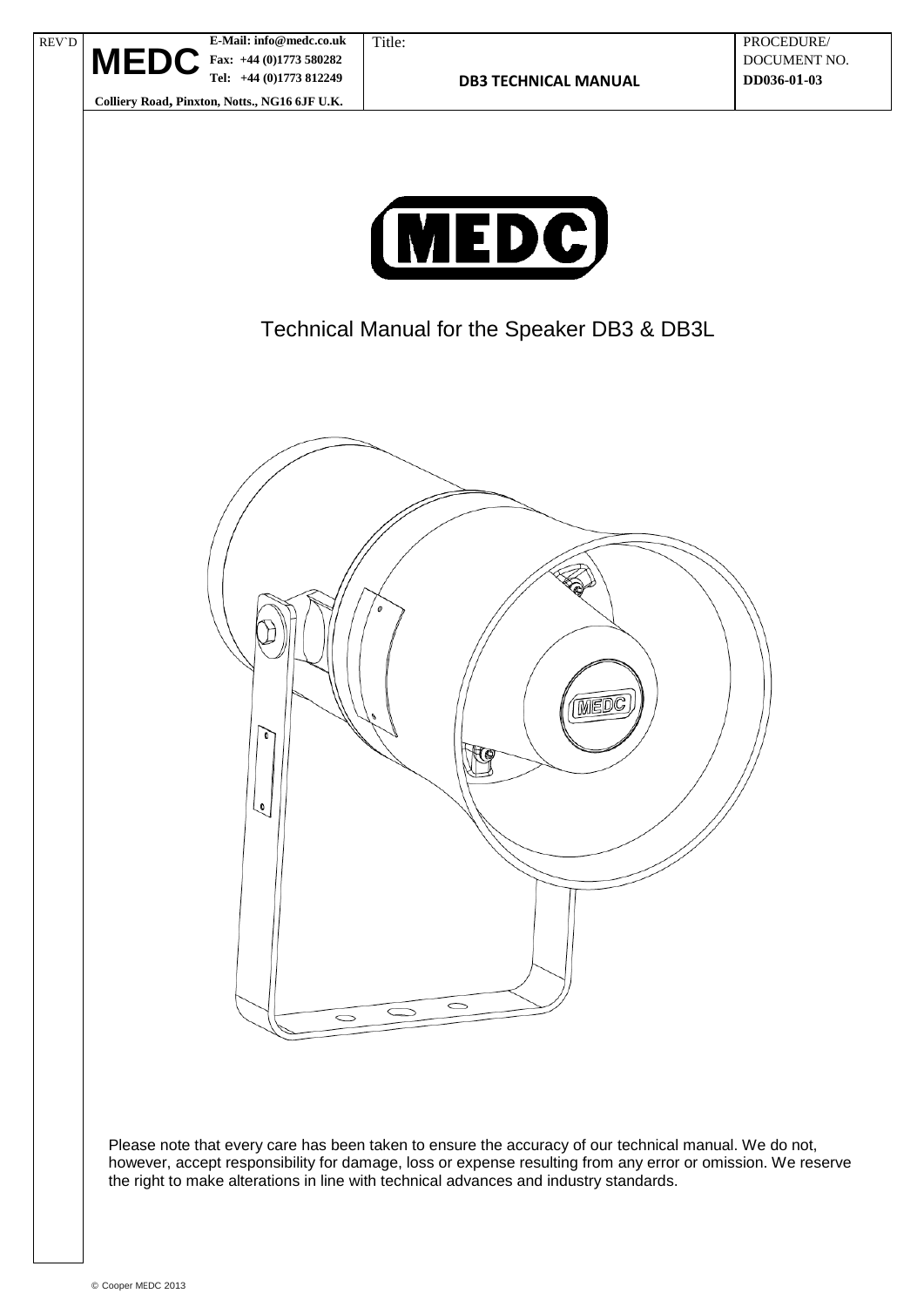# **1.0 INTRODUCTION**

This range of light weight all GRP, flameproof sounders is intended for use in potentially explosive gas and dust atmospheres and has been designed with high ingress protection to cope with the harsh environmental conditions found offshore and onshore in the oil, gas and petrochemical industries.

The flamepaths, flare and body are manufactured completely from a UV stable glass reinforced polyester. Stainless steel screws and sinter are incorporated thus ensuring a corrosion free product. A tapered Flamepath is used to overcome the problems of assembly of parallel spigot flamepaths.

An Optional Exe terminal chamber is available

An uncertified version is available for use in non-explosive atmospheres.

## **2.0 INSTALLATION**

#### **General**

When installing and operating explosion-protected equipment, requirements for selection, installation and operation should be referred to e.g. IEE Wiring Regulations and the 'National Electrical Code' in North America. Additional national and/or local requirements may apply.

Ensure that all nuts, bolts and fixings are secure.

Ensure that only the correct listed or certified stopping plugs are used to blank off unused gland entry points and that the NEMA/IP rating of the unit is maintained. MEDC recommend the use of a sealing compound such as HYLOMAR PL32 on the threads of glands and stopping plugs in order to maintain the IP rating of the unit.

The unit mounts via 2 off  $\varnothing$ 9mm mounting holes in the 'U' shaped stirrup / mounting bracket. The holes have been designed to accept an M8 screw or bolt. If required the unit can be initially placed using the  $\varnothing$ 13mm central hole in the mounting bracket. The unit can then be rotated into the correct orientation and fixed via the other two holes.

When the unit is fixed in the required position, its alignment can be adjusted by loosening the two M6 screws which fasten the mounting bracket to the speaker. The speaker can then be adjusted to the required position and the screws tightened. The unit should be positioned such that dust/debris or water cannot settle in the reentrant horn

MEDC recommend the use of stainless steel screws.

#### **Cable Termination**

#### **CAUTION: Before removing the cover assembly, ensure that the power to the unit is isolated.**

On Exd versions, the cover is secured with 6 off M5 cover screws (4.0mm A/F hexagon key). Once the cover fixings are unscrewed, twist the cover assembly gently clockwise and anti-clockwise, whilst pulling it away from the base. Remove to gain access to the interior.

On Exde versions the removable cover is secured using 2 off M5 cover screws (4.0mm A/F hexagon key). Once the cover fixings are unscrewed, the cover can be lifted away from the enclosure to gain access to the interior.

Ensure all non-captive fixings are kept in a safe accessible location during cable termination. Cable termination should be in accordance with specifications applying to the required application. MEDC recommends that all cables and cores should be correctly identified. Please refer to the wiring diagram provided with the product.

Ensure that only the correct listed or certified cable glands are used and that the assembly is shrouded and correctly earthed.

All cable glands should be of an equivalent NEMA/IP rating to that of the speaker and integrated with the unit such that this rating is maintained.

The internal earth terminal, where fitted, must be used for the equipment grounding connection and the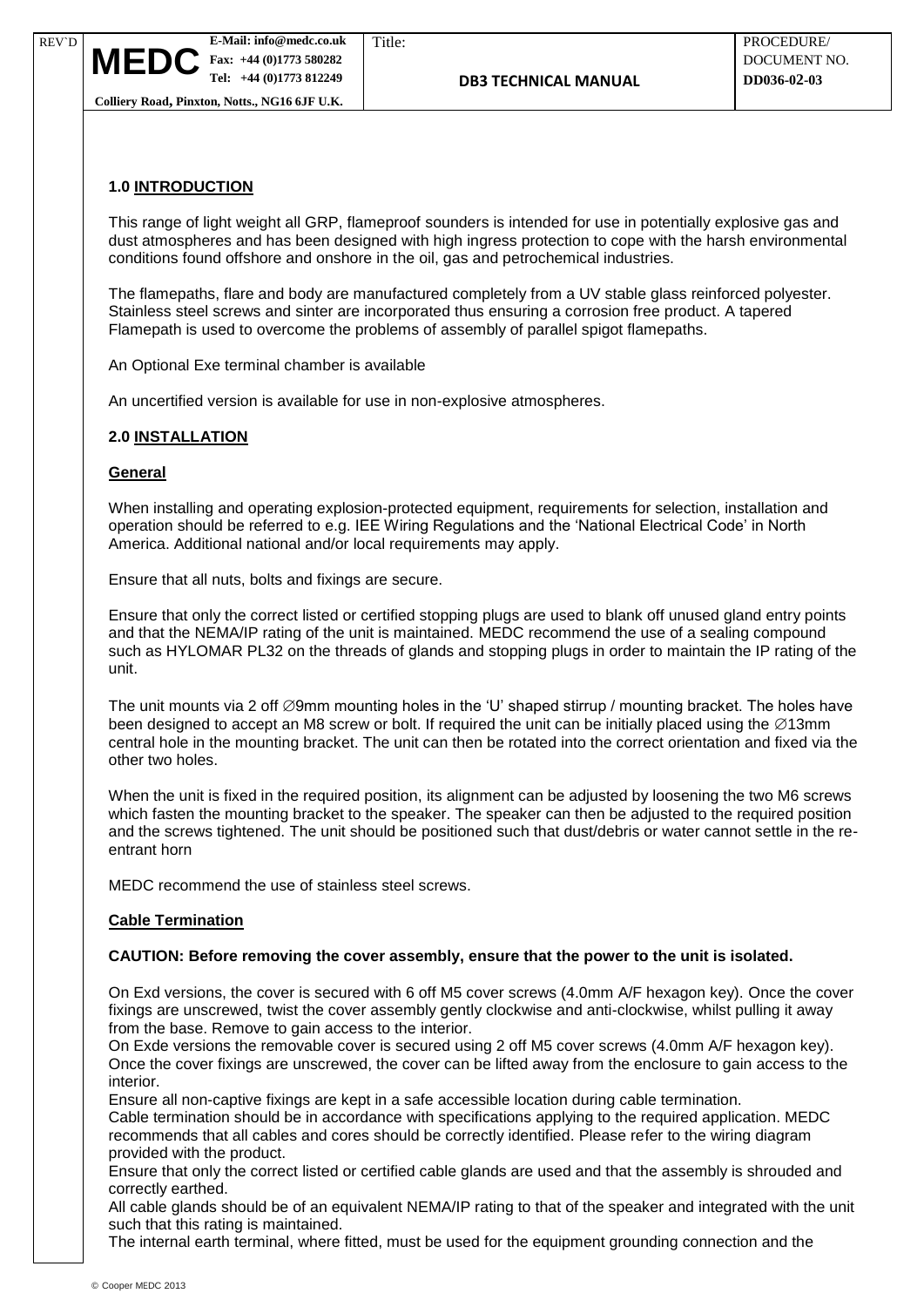external terminal is for a supplementary bonding connection where local codes or authorities permit or require such a connection.

Once termination is complete, carefully replace the cover assembly back onto the body, avoiding damage to the mating surfaces. Replace the cover screws into the holes in the cover assembly and tighten evenly. Ensure the O-ring is seated correctly on the cover during re-assembly. On Exd certified versions, ensure the required maximum gap of 0.15mm is maintained between the cover and the base once assembled.

# **Wiring options**

REV`D

The unit is available in six basic configurations:

- 1. Exd DC Input, single tone
- 2. Exde DC input, single tone
- 3. Exd DC input, dual tone
- 4. Exde DC input, dual tone
- 5. Exd AC input, single tone
- 6. Exde AC input, single tone

**Types 1 & 2** have 6 terminals labelled as T1 to T6. The supply should be connected to T1 (+ve), T3 (-ve), loop out on T4 & T6 respectively

**Types 3 & 4** have 6 terminals labelled as T1 to T6:

**For a 2 wire system**, the supply should be connected to T1 (+ve), T2 (-ve), loop out on T4 & T5 respectively to produce tone 1. Tone2 is produced when the polarity of the supply is reversed T1 (-ve), T2 (+ve), loop out on T4 & T5 respectively. Optionally an EOL resistor may be connected to T4, T5.

**For a 3 wire system**, the supply should be connected to T1 (common +ve), T2 (-ve 1) & T3 (-ve 2), loop out on T4, T5 & T6 respectively. Tone 1 is produced when the supply is connected to T1 (Common +ve) & T2 ( ve 1). Tone 2 us produced when the supply is connected to T1 (common +ve) & T3 (-ve 2). Optionally an EOL resistor can be connected to T4, T5 or T4, T6.

**Type 5** has 4 terminals labelled as L, L, N, N. The supply should be connected to one L,N pair of terminals, loop out on the second L,N pair of terminals

**Type 6** has 6 terminals labelled as T1 to T6. The supply should be connected to T1 (L), T2 (N), loop out on T4 & T5 respectively.

## **3.0 OPERATION**

The sounder is available in various AC input voltage versions and a single DC voltage input version.

For AC versions, the nominal operating voltage is stated on the unit label and the supply voltage tolerance is ±10%

For DC versions, the absolute input voltage range is 11.0Vdc to 58.0Vdc

The DC version can be operated as a dual-tone unit (if specified when ordering). The unit can be switched between the two tones by either:-

- a. Reversing the polarity of the supply (2 wire versions)
- b. Connecting as a 3 wire common +ve system and switching between the two -ve lines.
	- Note: with T1 (+ve), T2 (-ve) tone 1 is produced (as set by DIL switch 'TONE 1')
		- with T1 (+ve) T3 (-ve) or T1 (-ve), T2 (+ve) tone 2 is produced (as set by DIL switch 'TONE 2')

The unit is fitted with a volume control which is positioned adjacent to the DIL switches on dc units and is mounted on the transformer on ac units. Maximum volume is obtained when this control is turned fully clockwise.Minimum volume is obtained when this control is turned fully anticlockwise. **Please note that on the EN54-3 compliant version the minimum sound output is 65dB**

**WARNING:** Do not attempt to turn the volume control past its limits of movement as this may cause damage to the unit.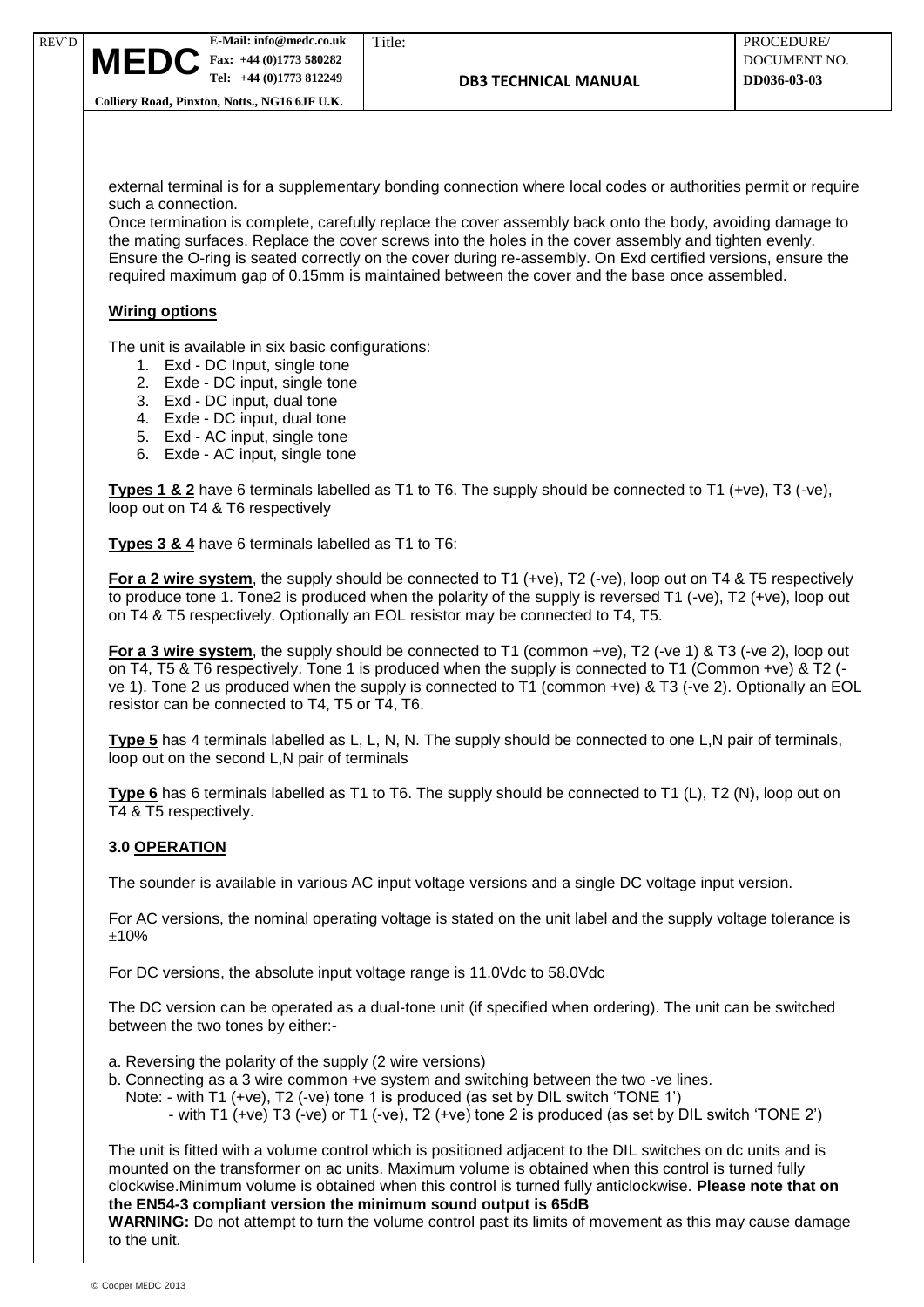

# **Tones**

For all versions, a 5-way DIL switch selects the tone required. The settings for the standard tones are shown in table 1 below:

#### **Table 1**

| <b>TONE</b><br>No.      | TONE FREQ/DESCRIPTION                  | <b>SWITCH</b><br><b>SETTING</b><br>12345 | <b>TONE</b><br><b>DESCRIPTION</b> | Nominal SPL<br>$(dB(A) \oslash 1M)$ |
|-------------------------|----------------------------------------|------------------------------------------|-----------------------------------|-------------------------------------|
| 1                       | Alt Tones 800/970 Hz at 1/4 sec        | 11111                                    |                                   | 114                                 |
| $\overline{2}$          | Sweeping 800/970 Hz at 7 Hz            | 11110                                    | Fast Sweep (LF)                   | 114                                 |
| $3^*$                   | Sweeping 800/970 Hz at 1 Hz            | 11101                                    | Medium Sweep (LF)                 | 114                                 |
| $\overline{\mathbf{4}}$ | Continuous at 2850 Hz                  | 11100                                    |                                   | 109                                 |
| 5                       | Sweeping 2400-2850 Hz at 7 Hz          | 11011                                    | <b>Fast Sweep</b>                 | 114                                 |
| 6                       | Sweeping 2400-2850 Hz at 1 Hz          | 11010                                    |                                   | 114                                 |
| $7^*$                   | Slow Whoop                             | 11001                                    | Slow Whoop                        | 115                                 |
| $8*$                    | Sweep 1200-500 Hz at 1 Hz              | 11000                                    | Din Tone                          | 115                                 |
| 9                       | Alt Tones 2400/2850 Hz at 2 Hz         | 10111                                    |                                   | 111                                 |
| 10                      | Int Tone of 970 Hz at 1 Hz             | 10110                                    | Back-up Alarm (LF)                | 114                                 |
| 11                      | Alt Tones 800/970 Hz at 7/8 Hz         | 10101                                    |                                   | 114                                 |
| 12                      | Int Tone at 2850 Hz at 1Hz             | 10100                                    | Back-up Alarm (HF)                | 109                                 |
| 13                      | 970 Hz at 1/4 sec on 1 sec off         | 10011                                    |                                   | 114                                 |
| 14                      | Continuous at 970 Hz                   | 10010                                    |                                   | 114                                 |
| $15*$                   | 554 Hz for 0.1S/440 Hz for 0.4S        | 10001                                    | <b>French Fire Sound</b>          | 101                                 |
| 16                      | Int 660 Hz 150 mS on 150 mS off        | 10000                                    | Swedish Fire Alarm                | 106                                 |
| 17                      | Int 660 Hz 1.8 sec on 1.8 sec off      | 01111                                    | Swedish Fire Alarm                | 106                                 |
| 18                      | Int 660 Hz 6.5 sec on 13 sec off       | 01110                                    | Swedish Fire Alarm                | 104                                 |
| $19*$                   | Continuous 660 Hz                      | 01101                                    | Swedish Fire Alarm                | 106                                 |
| $20*$                   | Alt 554/440 Hz at 1 Hz                 | 01100                                    | Swedish Fire Alarm                | 100                                 |
| 21                      | Int 660 Hz at 7/8 Hz                   | 01011                                    | Swedish Fire Alarm                | 106                                 |
| 22                      | Int 2850 Hz 150 mS on 100 mS off       | 01010                                    | <b>Pelican Crossing</b>           | 109                                 |
| 23                      | Sweep 800-970 Hz at 50 Hz              | 01001                                    | Low Freq. Buzz                    | 113                                 |
| 24                      | Sweep 2400 - 2850 Hz at 50 Hz          | 01000                                    | High Freq. Buzz                   | 112                                 |
| 25                      | 3x970 Hz pulses 0.5 off, 1.5 off       | 00111                                    |                                   | 113                                 |
| 26                      | 3x2850 Hz pulses 0.5on/0.5off, 1.5 off | 00110                                    |                                   | 109                                 |
| 27                      | Int 3100 Hz 0.32s on/0.68s off         | 00101                                    |                                   | 110                                 |
| 28                      | Spare / Customer special tone          | 00100                                    |                                   |                                     |
| 29                      | Spare / Customer special tone          | 00011                                    |                                   |                                     |
| 30                      | Spare / Customer special tone          | 00010                                    |                                   |                                     |
| 31                      | Spare / Customer special tone          | 00001                                    |                                   |                                     |
| 32                      | Spare / Customer special tone          | 00000                                    |                                   |                                     |

**NOTE:** If special tones were requested at the time of ordering, please see the separate tones list supplied with the unit for details of these special tones and their respective switch settings.

\* = EN54-3 Compliant Tones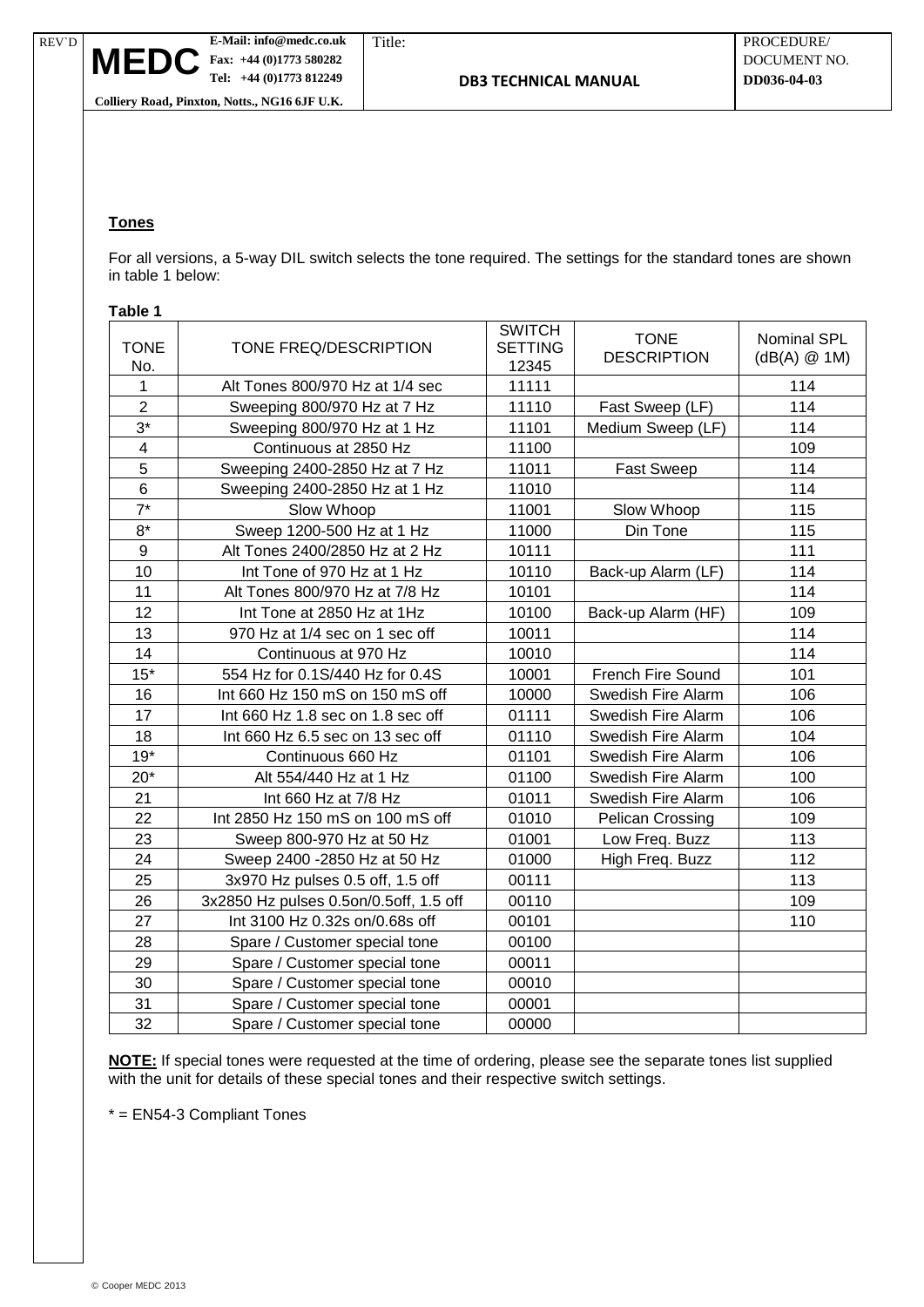

€

ALL DETAILS ARE COMMON<br>TO BOTH UNIT TYPES UNLESS<br>OTHERWISE STATED

#### **4.0 MAINTENANCE**

During the working life of the unit, it should require little or no maintenance. GRP will resist attack by most acids, alkalis and chemicals and is as resistant to concentrated acids and alkalis as most metal products. However, if abnormal or unusual environmental conditions occur due to plant damage or accident etc., then visual inspection is recommended.

 $\sqrt{ }$ 

 $\overline{1}$ 

 $L$ FIXING HOLE ø13±1

 $6170+2$ 

If the unit requires cleaning, then only clean exterior with a damp cloth to avoid electro-static charge build up. Repairs should be undertaken by returning the unit to MEDC or by an authorised repairer of Ex equipment. All parts of the unit are replaceable.

If you acquired a significant quantity of units, then it is recommended that spares are also made available. Please discuss your requirements with the Technical Sales Engineers at MEDC.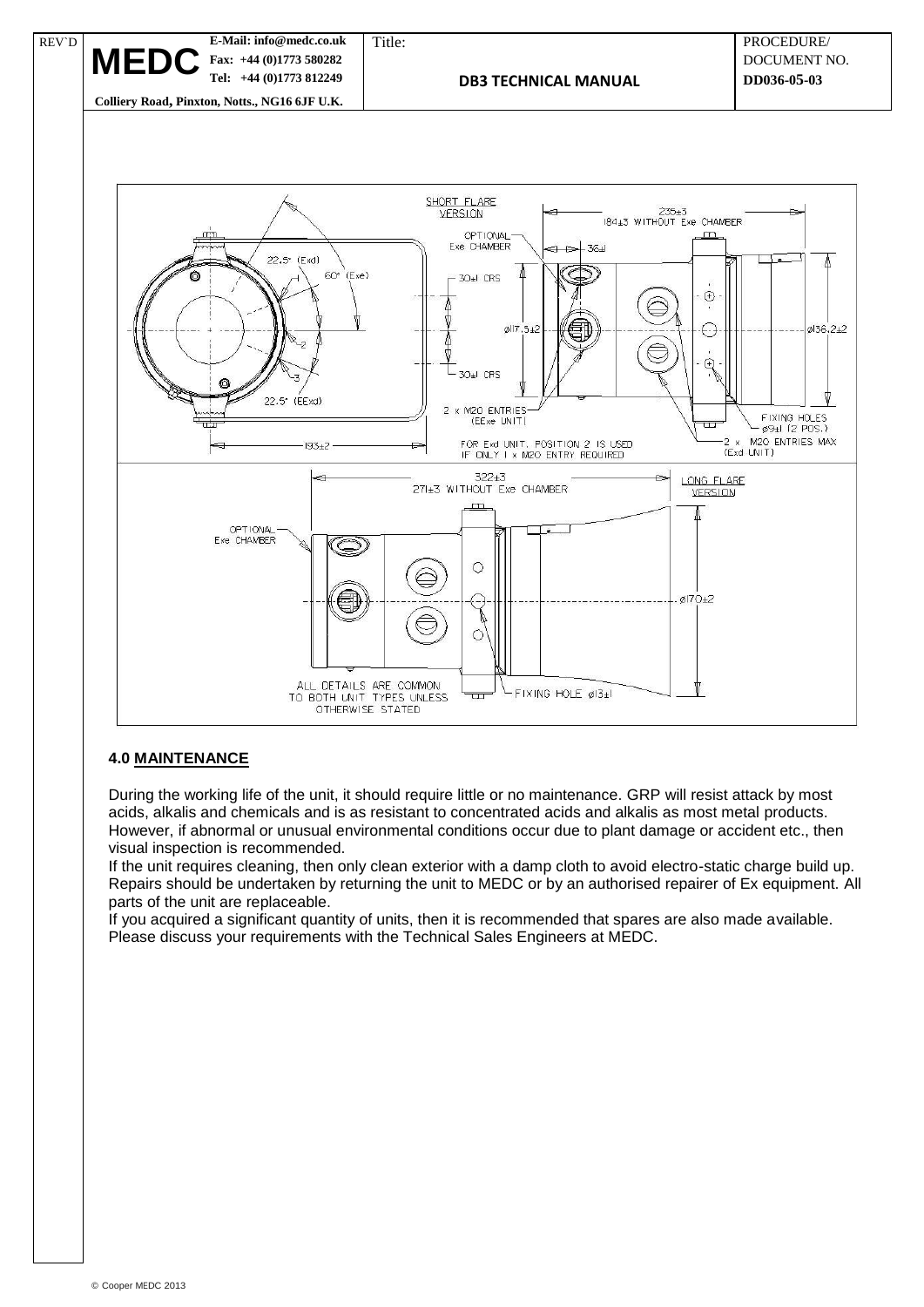

# **5.0 CERTIFICATION/APPROVALS**

#### **IECEx units**

Certified to IEC 60079-0, IEC 60079-1 and IEC 60079-7

Ex d IIC unit (IEC certification No. IECEx BAS 11.0083X) Ex d IIC  $T_G$  ( $T_{amb.}$ ) Gb Ex tb IIIC  $T_D$  ( $T_{amb.}$ ) Db IP66

Ex de IIC unit (IEC certification No. IECEx BAS 11.0084X) Ex de IIC  $T_G$  ( $T_{amb.}$ ) Gb Ex tb IIIC  $T_D$  ( $T_{amb.}$ ) Db IP66

The IECEx certificate and product label carry the IECEx equipment protection level marking

Gb Db

Where Gb signifies suitability for use in a Zone 1 surface industries area in the presence of gas. Where Db signifies suitability for use in a Zone 1 surface industries area in the presence of dust.

#### **ATEX units**

Certified to EN50014:1997, EN50018:1994, EN50019:1994 & EN50281-1-1:1998

EExd IIC Atex Certifictaion Number BAS 00ATEX2097X EExde IIC Atex Certification Number BAS 00ATEX2098X

See special conditions for safe use for ambient temperature ranges and T-ratings

The ATEX certificate and product label carry the ATEX group and category marking:

 $\chi$ II 2 GD

Where:

- Signifies compliance with ATEX
- II Signifies suitability for use in surface industries
- 2 Signifies suitability for use in a zone 1 area
- G Signifies suitability for use in the presence of gases
- D Signifies suitability for use in the presence of dust

The ATEX certificate and product label also carry the following mark:



This signifies unit compliance to the relevant European directives, in this case 94/9/EC, along with the number of the notified body issuing the EC type examination certificate.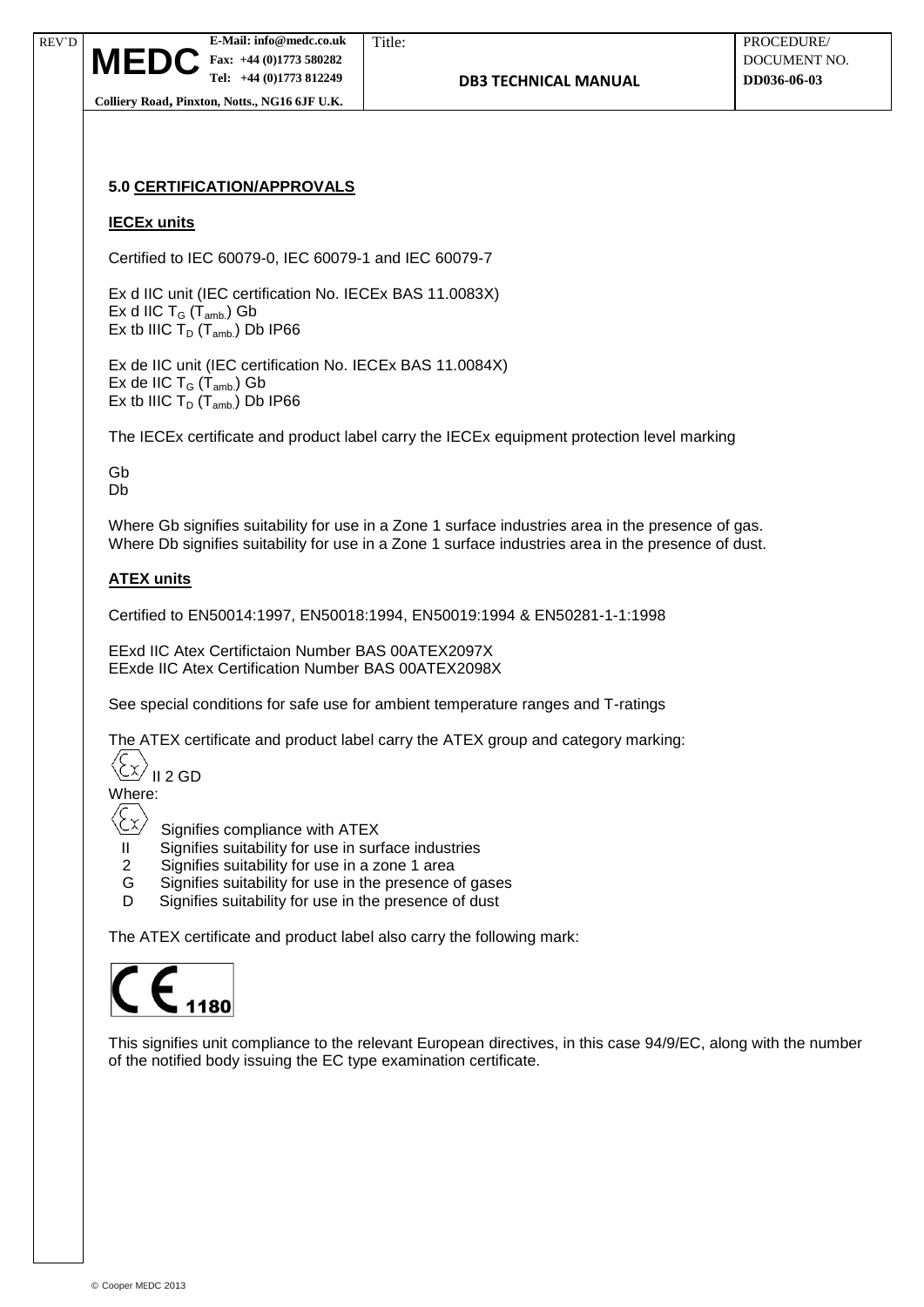



This signifies unit compliance to the relevant European regulations, in this case 305/2011, along with the name and number of the notified body issuing the certificate of conformity.

## **These units also have the following approvals**

Electromagnetic compatibility to BS EN 50081-1:1992 BS EN 50081-2:1995

## 6.0 SPECIAL CONDITIONS FOR SAFE USE

## a) Type DB3/DB3L - IECEx BAS 11.0083X & BAS00ATEX2097X (Exd)

- 1. This apparatus is not suitable for use in atmospheres containing carbon disulphide
- 2. This apparatus is suitable for use only in ambient temperatures as follows:

| Type              | Max. Power<br>rating | $T_{\mathsf{amb.}}$                  | $T_G$ | $T_{D}$          |
|-------------------|----------------------|--------------------------------------|-------|------------------|
| DB <sub>3</sub>   | 15W                  | $-20^{\circ}$ C to $+55^{\circ}$ C   | T5    | $T100^{\circ}$ C |
|                   | 15W                  | -20 $^{\circ}$ C to +70 $^{\circ}$ C | Τ4    | T135°C           |
| DB <sub>3</sub> L | 15W                  | $-55^{\circ}$ C to $+55^{\circ}$ C   | T5    | $T100^{\circ}$ C |
|                   | <b>15W</b>           | -55 $^{\circ}$ C to +70 $^{\circ}$ C | Τ4    | T135°C           |

3. Painting and surface finishes, other than those applied by the manufacturer, are not permitted

4. When used in dust atmospheres the flameproof cable entry devices or stopping plugs shall be selected and installed to maintain the dust tight (IP6X) integrity of the enclosure

b) Type DB3E/DB3LE - IECEx BAS 11.0084X & BAS00ATEX2098X (Exe)

- 1. This apparatus is not suitable for use in atmospheres containing carbon disulphide.
- 2. Not more than one single or multiple strand wiring lead shall be connected into either side of any terminal, unless multiple conductors have been joined in a suitable manner, e.g. two conductors into a single insulated boot lace ferrule.
- 3. Leads connected to the terminals shall be insulated for at least 275V and this insulation shall extend to within 1mm of the metal of the terminal throat.
- 4. All terminal screws, used and unused, shall be fully tightened down.
- 5. This apparatus is suitable for use only in ambient temperatures as follows:

| <b>Type</b>                                                                                            | Max. Power<br>rating | $T_{\mathsf{amb.}}$                  | $T_G$ | $T_{\scriptscriptstyle{\sf D}}$ |
|--------------------------------------------------------------------------------------------------------|----------------------|--------------------------------------|-------|---------------------------------|
| DB3E                                                                                                   | 15W                  | -20 $^{\circ}$ C to +55 $^{\circ}$ C | T5    | T100°C                          |
|                                                                                                        | <b>15W</b>           | -20 $^{\circ}$ C to +70 $^{\circ}$ C | Τ4    | T135°C                          |
| DB3LE                                                                                                  | 15W                  | $-50^{\circ}$ C to $+55^{\circ}$ C   | T5    | T100°C                          |
|                                                                                                        | <b>15W</b>           | -50 $^{\circ}$ C to +70 $^{\circ}$ C | T4    | T135°C                          |
| $M = 1.22$<br>المتعاوضين والمتوافق والمستحقق والمتوجب والمتقاول والمواصل والمستوات والمتواصل والمتواصل |                      |                                      |       |                                 |

- 6. Minimum creepage and clearance distances between the terminals and adjacent conductive parts (including cable entry devices) must be at least 5mm.
- 7. Painting and surface finishes, other than those applied by the manufacturer, are not permitted.
- 8. When used in dust atmospheres the flameproof cable entry devices or stopping plugs shall be selected and installed to maintain the dust tight (IP6X) integrity of the enclosure.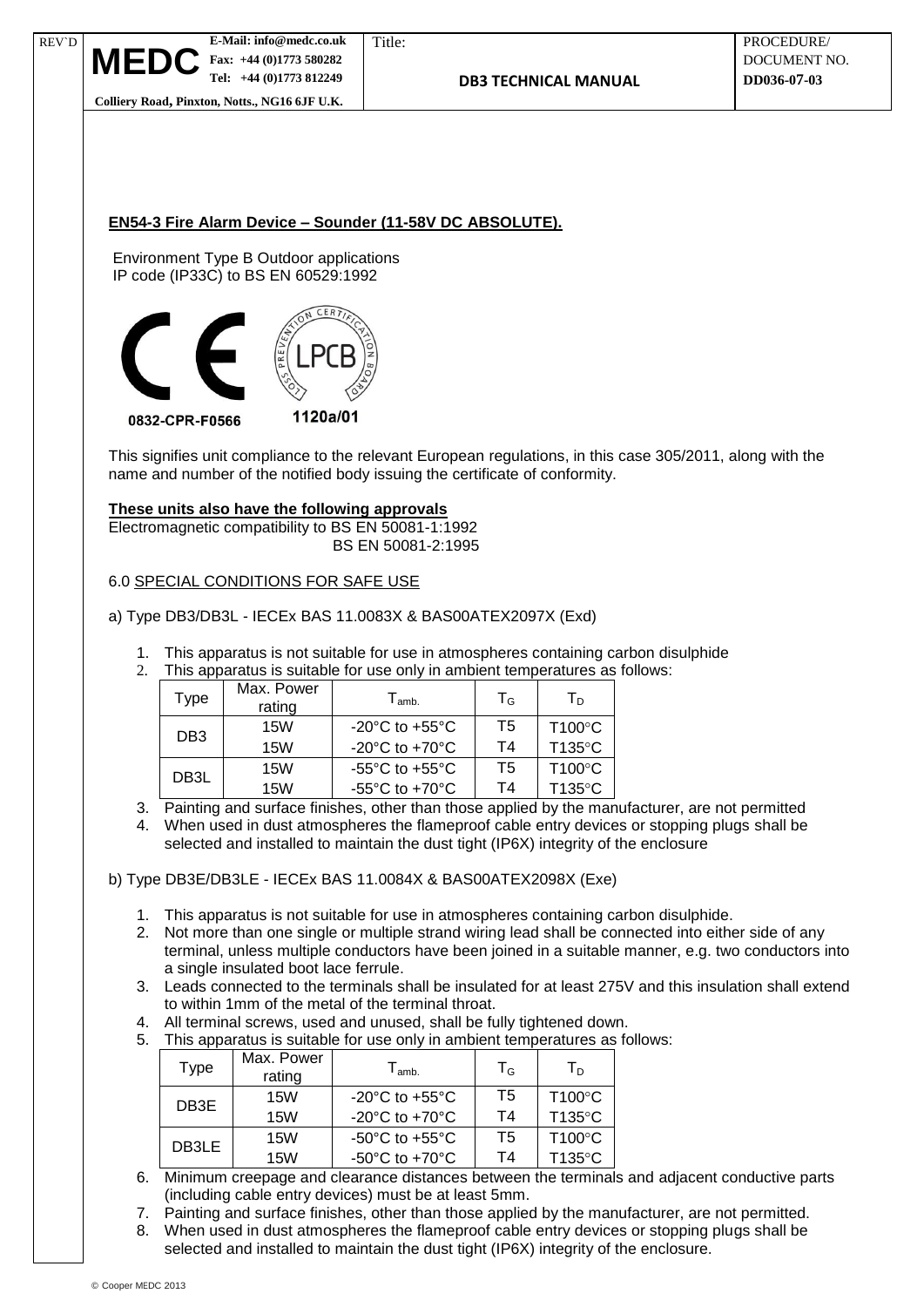## **7.0 FUNCTIONAL SAFETY**

#### **Introduction**

REV`D

The DB3 sounder has been designed for use in potentially explosive atmospheres and harsh environmental conditions. The glass reinforced polyester enclosures are suitable for use offshore or onshore, where light weight combined with corrosion resistance is required.

The DB3 sounder can be configured with or without an Exe Chamber on the rear. The FMEDA has considered the worst case scenario which includes the Exe Chamber on the rear.

The safety function of the sounder is to provide a pre-determined audible warning sound when required if the correct voltage is applied to the unit. The DC version of the sounder is designed to operate on a supply voltage between 12 and 48vDC; the AC versions of the sounder are designed to operate on a supply voltage tolerance of +/- 10%.

Under No fault (Normal) Operating conditions the DB3 sounder will provide an audible warning sound when required by the system.

Under fault conditions the failure mode of the sounder is a failure to provide an audible warning sound. For the failure rate associated with this failure mode please refer to the table below.

#### **Assessment of Functional Safety**

This sounder is intended for use in a safety system conforming to the requirements of IEC61508. Sira Test & certification Ltd has conducted a Failure Modes Effect and Diagnostic Analysis (FMEDA) of the DC version of DB3 sounder against the requirements of IEC 61508-2 using a Proof Test Interval of 8760hrs. The DC version of the sounder was considered to be the worst case. The results are shown below and are based on Route  $1_H$ 

The sounder is classed as a Type B device.

| <b>DB3 SOUNDER</b>                                               |                                                                                                                                                |                  |  |  |
|------------------------------------------------------------------|------------------------------------------------------------------------------------------------------------------------------------------------|------------------|--|--|
| Safety Function of DB3 Sounder:                                  |                                                                                                                                                |                  |  |  |
| 'To provide a pre-described audible warning sound when required' |                                                                                                                                                |                  |  |  |
| Architectural constraints:                                       | Type B<br><b>Proof Test</b><br>$HFT=0$   Interval<br>$SFF =  =8760Hrs^{[4]}$<br>74.00%   MTTR = 8 Hrs <sup>[4]</sup>                           | SIL <sub>1</sub> |  |  |
| Random hardware failures:                                        | $\lambda_{\text{DD}} = 3.25E - 06$ $\lambda_{\text{SD}} = 2.20E - 08$<br>$\lambda_{\text{DU}} = 2.15E - 06$ $\lambda_{\text{SU}} = 2.81E - 06$ |                  |  |  |
| Probability of failure on demand:                                | $\text{PFD}_{\text{AVG}} = 9.44\text{E} - 03$<br>(Low Demand Mode)                                                                             | SIL <sub>2</sub> |  |  |
| Probability of Dangerous failure on safety                       | $PFH = 2.15E-06$                                                                                                                               | SIL <sub>1</sub> |  |  |
| function:                                                        | (High Demand Mode)                                                                                                                             |                  |  |  |
| Hardware safety integrity compliance                             | Route $1_H$                                                                                                                                    |                  |  |  |
| Systematic safety integrity compliance                           | Route $1_{\rm S}$                                                                                                                              |                  |  |  |
| <b>Systematic Capability</b>                                     | SC 2 (Ref to 56A24816B)                                                                                                                        |                  |  |  |
| Overall SIL-capability achieved                                  | SIL 1 (Low Demand)                                                                                                                             |                  |  |  |
|                                                                  | SIL 1 (High Demand)                                                                                                                            |                  |  |  |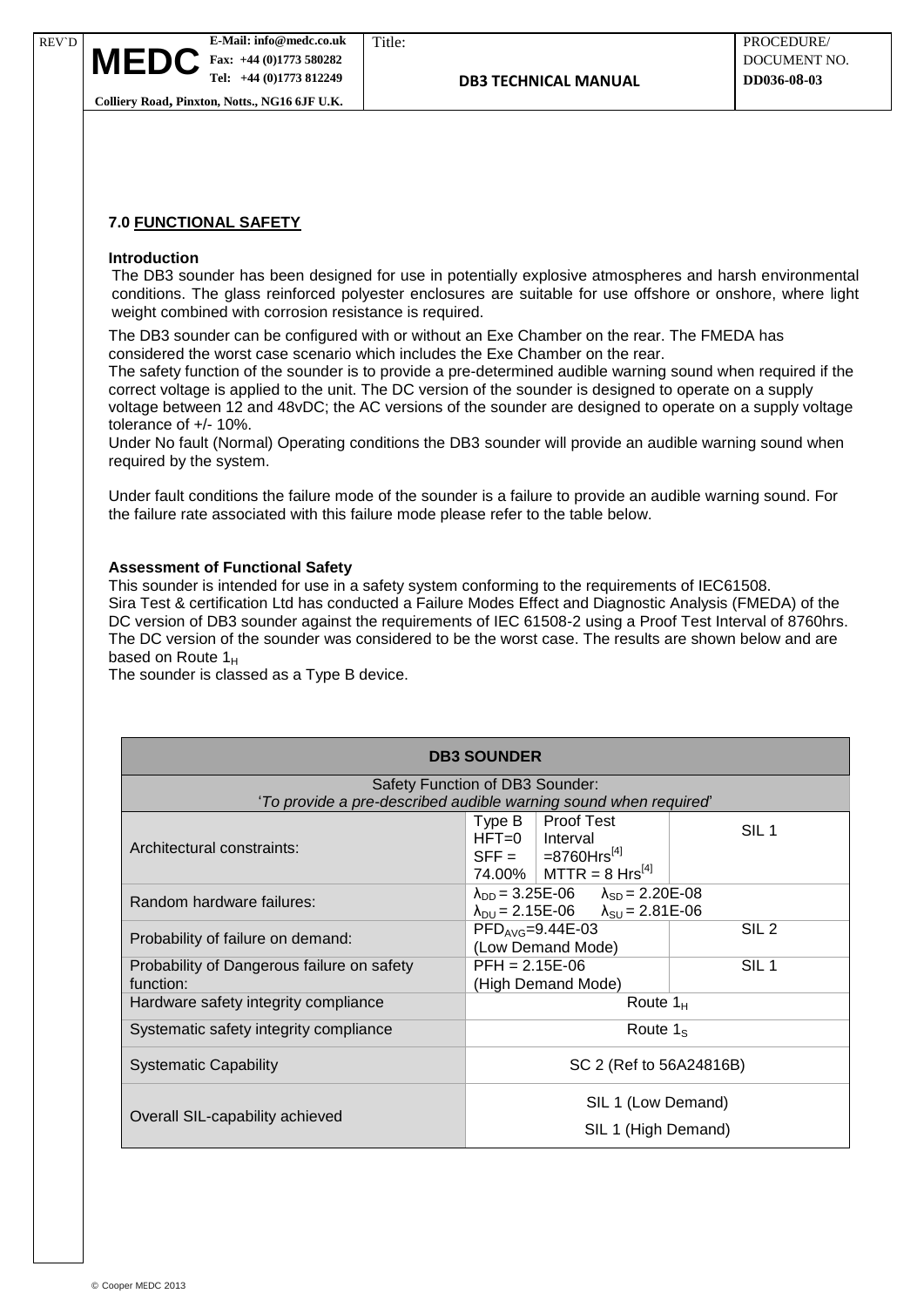**E-Mail: info@medc.co.uk** Title: PROCEDURE/  **Fax: +44 (0)1773 580282** DOCUMENT NO.  **Tel: +44 (0)1773 812249 DB3 TECHNICAL MANUAL DD036-09-03 Colliery Road, Pinxton, Notts., NG16 6JF U.K.** REV`D  $MET$ 



#### **Conditions of Safe use**

The following conditions apply to the installation, operation and maintenance of the assessed equipment. Failure to observe these may compromise the safety integrity of the assessed equipment:

- 1. The user shall comply with the requirements given in the manufacturer's user documentation (This Safety Manual and Technical manual) in regard to all relevant functional safety aspects such as application of use, installation, operation, maintenance, proof tests, maximum ratings, environmental conditions, repair, etc;
- 2. Selection of this equipment for use in safety functions and the installation, configuration, overall validation, maintenance and repair shall only be carried out by competent personnel, observing all the manufacturer's conditions and recommendations in the user documentation.
- 3. **All information associated with any field failures of this product should be collected under a dependability management process (e.g., IEC 60300-3-2) and reported to the manufacturer**.
- 4. The unit should be tested at regular intervals to identify any malfunctions; in accordance with this safety manual.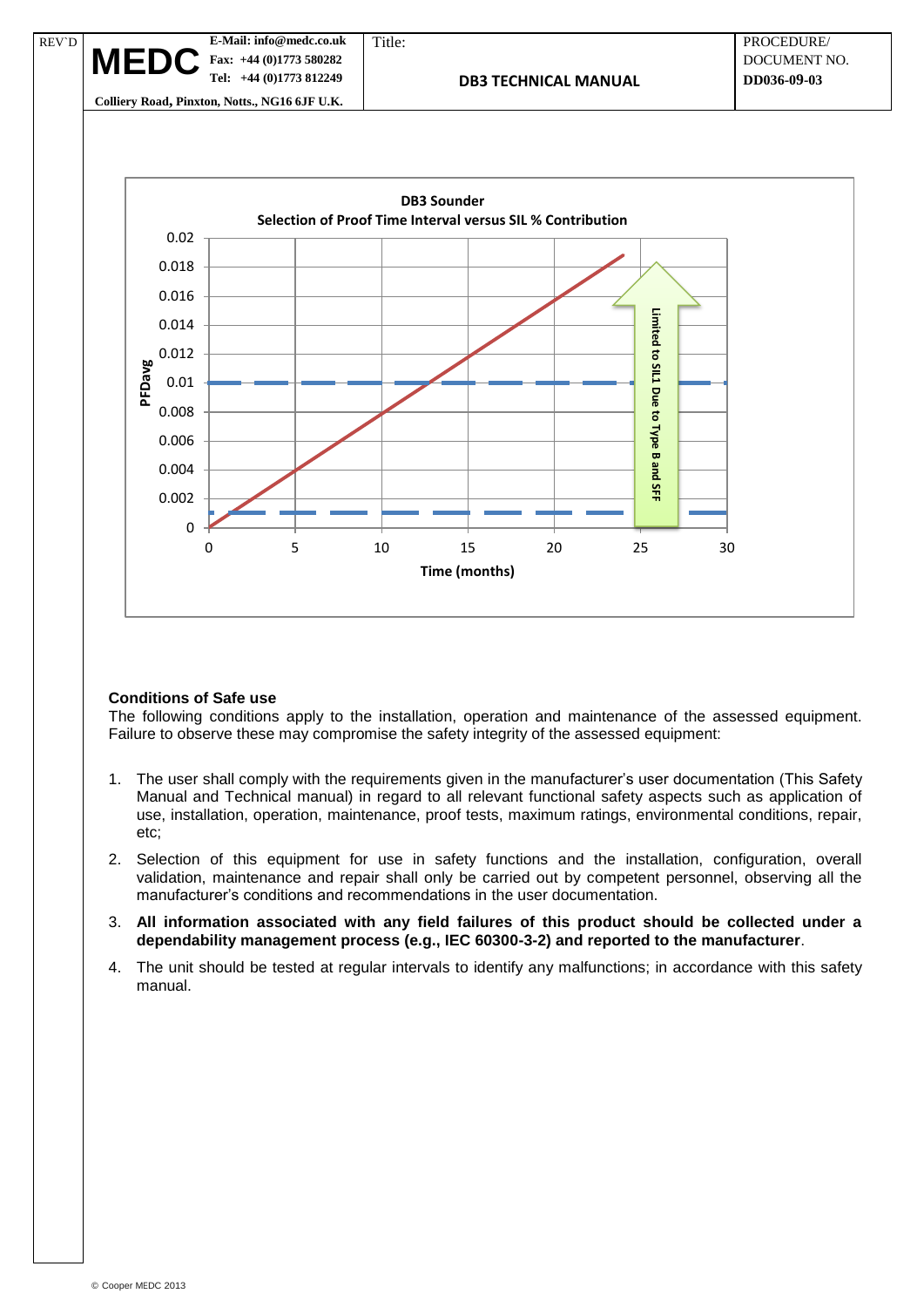**MEDC**

# EN54-3 Compliant Tones Data

|                    | Minimum Volume dB(A) |                    |                         |                       |               |  |
|--------------------|----------------------|--------------------|-------------------------|-----------------------|---------------|--|
|                    |                      |                    | <b>Horizontal Plane</b> | <b>Vertical Plane</b> |               |  |
|                    | Angle                | <b>Max 58V</b>     | Min 11V                 | Max 58V               | Min 11V       |  |
| TONE <sub>3</sub>  | $15^{\circ}$         | 97.4 dB(A)         | 95.8 dB(A)              | 99.1 dB(A)            | 97.6 dB(A)    |  |
|                    | $45^{\circ}$         | $101.9$ dB(A)      | 101.2 $dB(A)$           | $102.6$ dB(A)         | 102.7 dB(A)   |  |
|                    | $75^\circ$           | 106.2 $dB(A)$      | 104.9 dB(A)             | 106.7 $dB(A)$         | $105.6$ dB(A) |  |
|                    | $105^\circ$          | $106.1$ dB(A)      | 104.8 dB(A)             | 105.5 dB(A)           | 104.2 $dB(A)$ |  |
|                    | 135°                 | 103.4 dB(A)        | 102.9 dB(A)             | 102.7 dB(A)           | 101.5 $dB(A)$ |  |
|                    | 165°                 | 98.7 dB(A)         | 98.5 dB(A)              | 98.1 dB(A)            | 97.1 dB(A)    |  |
|                    | $15^{\circ}$         | 97 dB(A)           | 96.5 dB(A)              | 98.7 dB(A)            | 98.5 dB(A)    |  |
|                    | $45^{\circ}$         | 104.7 dB(A)        | 101.8 dB(A)             | 102.4 dB(A)           | 103 dB(A)     |  |
|                    | $75^\circ$           | 105.6 dB(A)        | 104.5 $dB(A)$           | 106.3 $dB(A)$         | 105.3 $dB(A)$ |  |
| TONE <sub>7</sub>  | $105^\circ$          | $105.5$ dB(A)      | 104.4 dB(A)             | 105.2 dB(A)           | 104.1 dB(A)   |  |
|                    | $135^\circ$          | $104.8$ dB(A)      | 103.6 $dB(A)$           | 103.8 dB(A)           | 103.5 $dB(A)$ |  |
|                    | 165°                 | $100.6$ dB(A)      | 99.7 dB(A)              | 98.1 dB(A)            | 98.9 dB(A)    |  |
|                    | $15^{\circ}$         | 97 dB(A)           | 95.9 dB(A)              | 95.9 dB(A)            | 95.1 dB(A)    |  |
|                    | $45^{\circ}$         | 103.3 dB(A)        | 102.8 dB(A)             | 102.6 dB(A)           | $100.6$ dB(A) |  |
|                    | $75^\circ$           | 104.6 dB(A)        | 103.3 dB(A)             | 104.1 dB(A)           | 103.2 dB(A)   |  |
| TONE <sub>8</sub>  | 105°                 | 104.6 dB(A)        | 103 dB(A)               | 104.8 dB(A)           | 104.1 dB(A)   |  |
|                    | $135^\circ$          | 104.4 dB(A)        | 105 dB(A)               | $106.4$ dB(A)         | $105.9$ dB(A) |  |
|                    | 165°                 | 99.3 dB(A)         | $100.3$ dB(A)           | 102.6 dB(A)           | 101 $dB(A)$   |  |
|                    | $15^{\circ}$         | 89.7 dB(A)         | 88.4 dB(A)              | 90.4 dB(A)            | 89.1 dB(A)    |  |
|                    | $45^{\circ}$         | 93.5 dB(A)         | 92.2 dB(A)              | 94 dB(A)              | 92.7 dB(A)    |  |
| TONE <sub>15</sub> | $75^\circ$           | 98.5 dB(A)         | 97.3 dB(A)              | 99.1 dB(A)            | 97.8 dB(A)    |  |
|                    | 105°                 | 98.5 dB(A)         | 97.3 dB(A)              | 97.3 dB(A)            | 96.1 dB(A)    |  |
|                    | 135°                 | 93.1 dB(A)         | 91.6 dB(A)              | 92.7 dB(A)            | 91.1 dB(A)    |  |
|                    | $165^\circ$          | 89 dB(A)           | 87.9 dB(A)              | 87.8 dB(A)            | 86.4 dB(A)    |  |
|                    | $15^{\circ}$         | 88.6 dB(A)         | 86.8 dB(A)              | 89 dB(A)              | 87.8 dB(A)    |  |
|                    | 45°                  | 94.2 dB(A)         | 92.7 dB(A)              | 94.5 dB(A)            | 93.3 dB(A)    |  |
|                    | $75^{\circ}$         | 93.1 dB(A)         | 91.2 dB(A)              | 94.4 dB(A)            | 93.3 dB(A)    |  |
| <b>FONE 19</b>     | $105^\circ$          | 93.4 dB(A)         | 92.2 dB(A)              | 91.1 dB(A)            | $90.5$ dB(A)  |  |
|                    | 135°                 | 94.4 dB(A)         | 93 dB(A)                | 94.3 dB(A)            | 93.1 dB(A)    |  |
|                    | $165^\circ$          | $90 \text{ dB}(A)$ | 88.5 dB(A)              | 88.5 dB(A)            | 87.2 dB(A)    |  |
|                    | $15^{\circ}$         | 89.5 dB(A)         | 88.4 dB(A)              | $90.6$ dB(A)          | 89.3 dB(A)    |  |
|                    | $45^{\circ}$         | 93.5 dB(A)         | 92.3 dB(A)              | 94 dB(A)              | 92.9 dB(A)    |  |
|                    | $75^\circ$           | 98.6 dB(A)         | 97.3 dB(A)              | 99.1 dB(A)            | 97.9 dB(A)    |  |
| TONE <sub>20</sub> | 105°                 | 98.5 dB(A)         | 97.3 dB(A)              | 97.3 dB(A)            | 96 dB(A)      |  |
|                    | $135^\circ$          | 93.3 dB(A)         | 91.9 dB(A)              | 92.6 dB(A)            | $91.5$ dB(A)  |  |
|                    | $165^\circ$          | 89 dB(A)           | 87.8 dB(A)              | 87.7 dB(A)            | 86.5 dB(A)    |  |